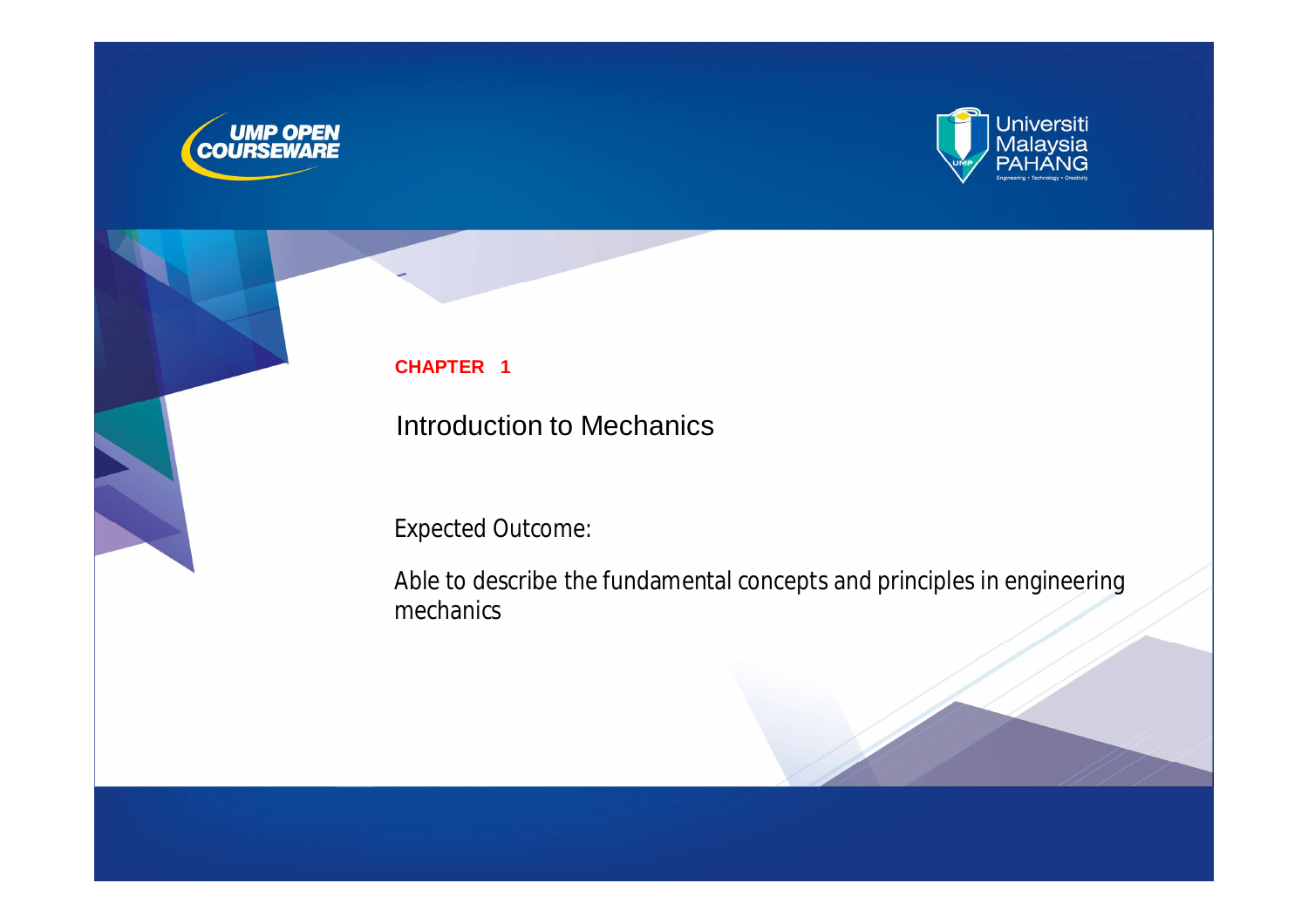

# What is Mechanics?

• Science which describes and predicts the **conditions of rest or motion of bodies** under **the action of forces.**

# Branches of mechanics

Mechanics



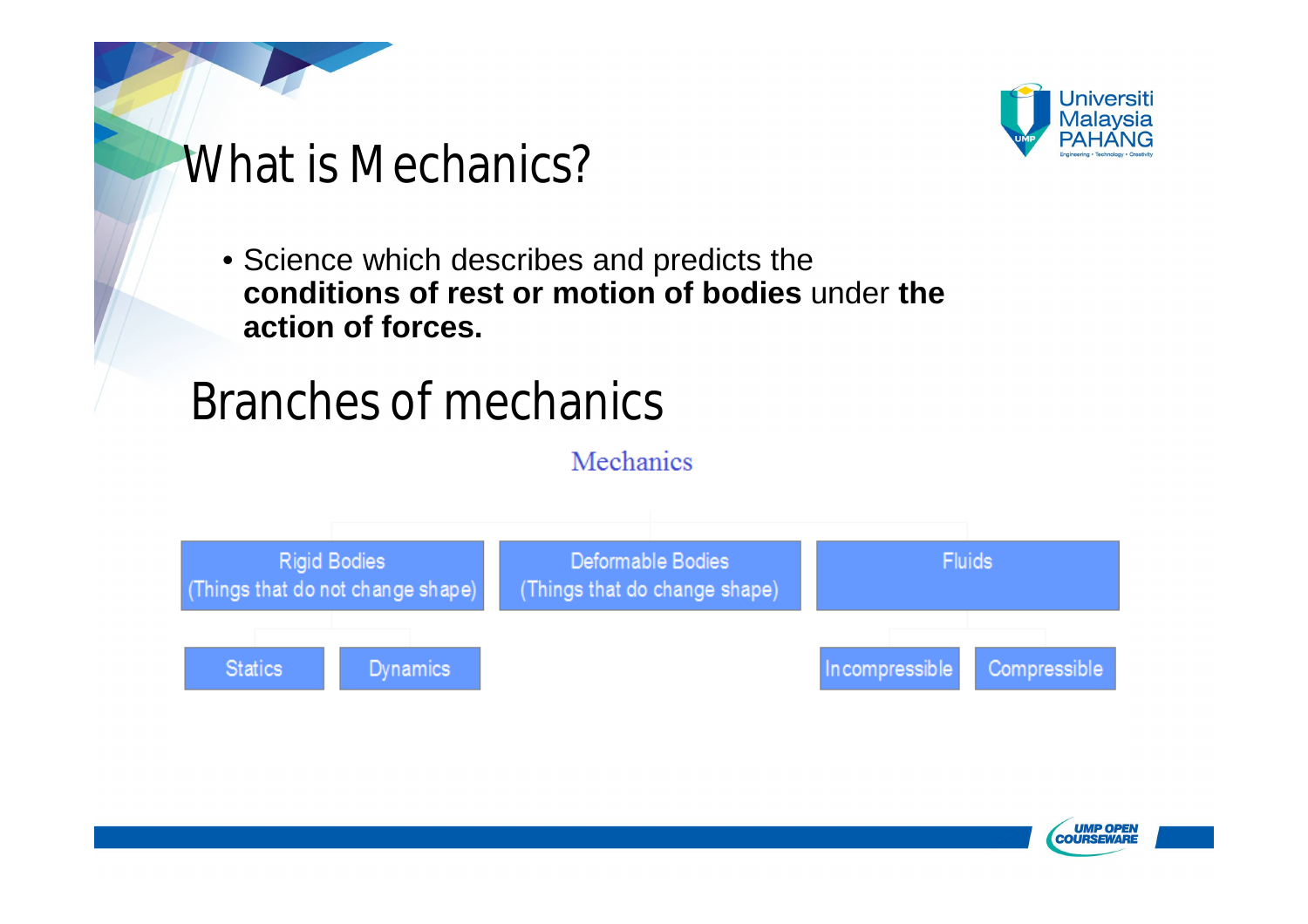



### **What may happen if static's is not applied properly?**



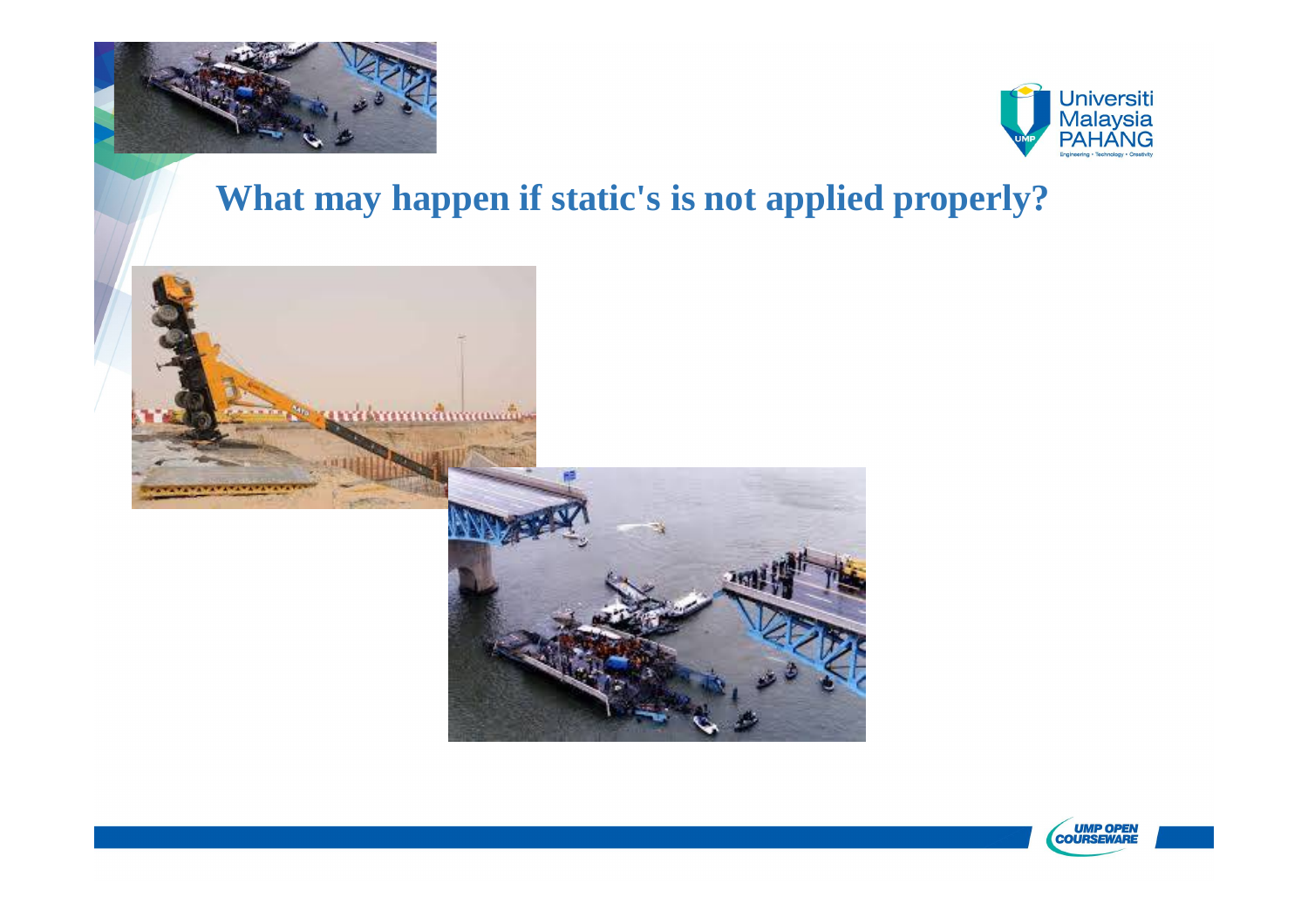# **Important Fundamental Concepts in Mechanics**



• *Space* / distance

- *Time*
- *Mass*
- **Force** represents the action of one body on another (represents in form of magnitude and direction)

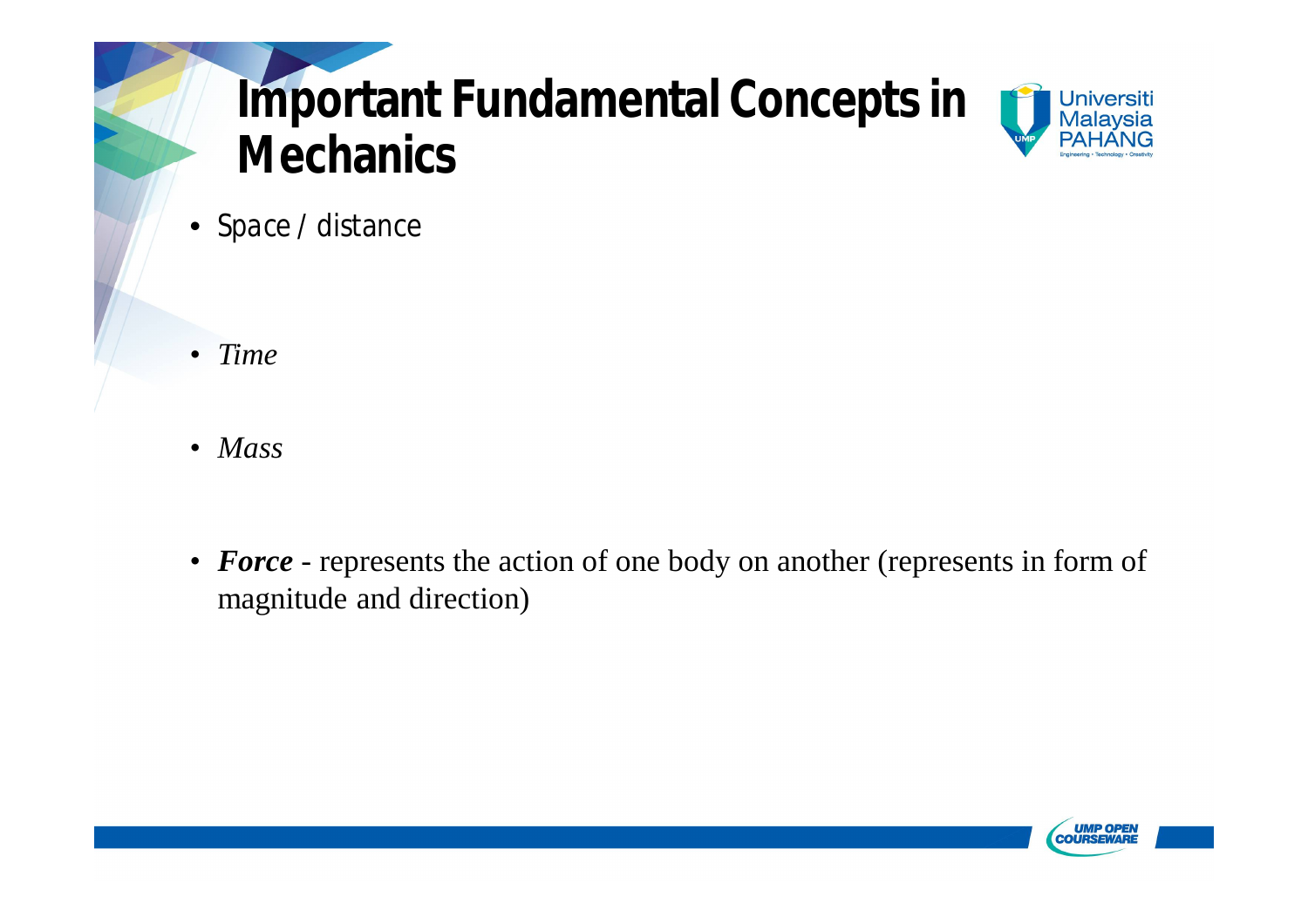

## **Fundamental Principles of Newton's Law**

• *Newton's First Law*:

If the resultant force on a particle is zero, the particle will remain at rest or continue to move in a straight line.

• *Newton'sSecond Law*:

A particle will have an acceleration proportional to a nonzero resultant applied force.

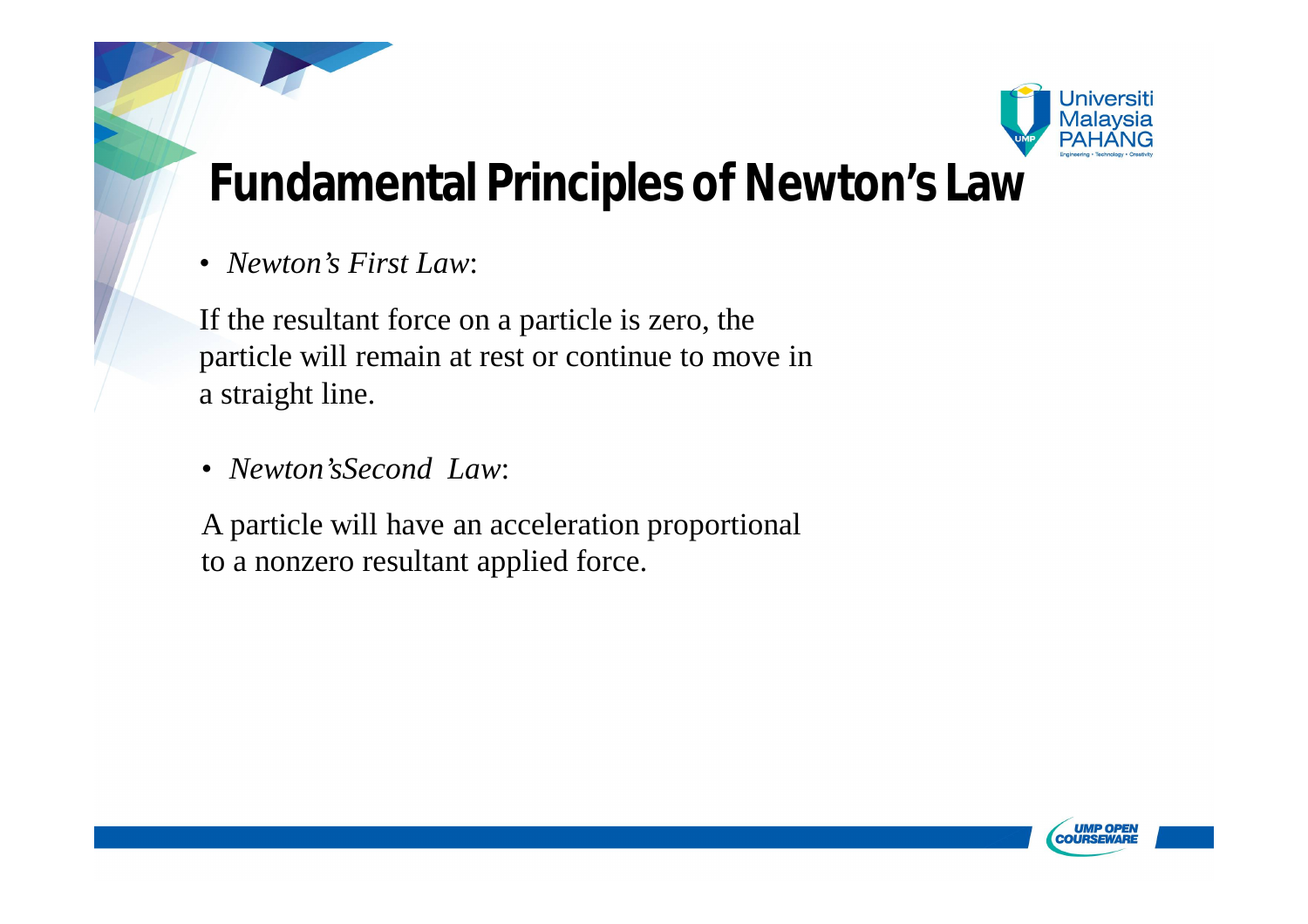

- *Newton's Third Law*: The forces of action and reaction between two particles have the same magnitude and line of action with opposite sense.
- *Newton's Law of Gravitation*: Two particles are attracted with equal and opposite forces,